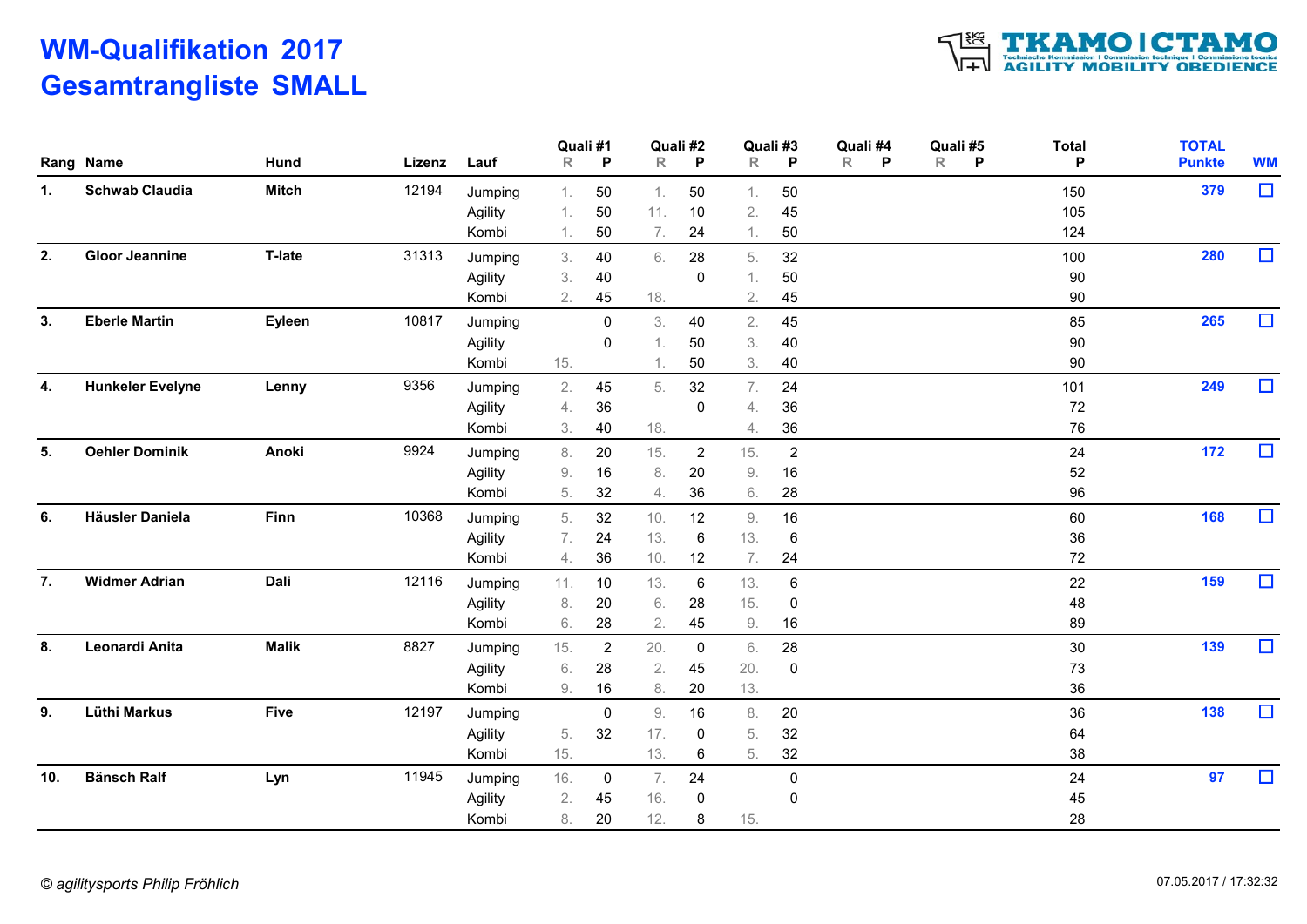## **Gesamtrangliste WMQ SMALL** Seite 2

| <b>Gesamtrangliste WMQ SMALL</b><br>Quali #4<br><b>TOTAL</b><br>Quali #2<br>Quali #3<br>Quali #5<br><b>Total</b><br>Quali #1<br>Hund<br>$\mathsf{R}$<br>$\mathsf{R}$<br>P<br>R<br>$\mathsf{P}$<br>R<br>P<br>R<br><b>Punkte</b><br>Rang Name<br>Lizenz Lauf<br>- P<br>- P<br>P<br><b>Mauroux Océane</b><br>10889<br>86<br>11.<br><b>Diamond</b><br>23.<br>Jumping<br>$\mathbf 0$<br>14.<br>$\mathbf 0$<br>$\overline{4}$<br>-4<br>10<br>5.<br>32<br>11.<br>42<br>Agility<br>0<br>15.<br>3.<br>15.<br>40<br>Kombi<br>40<br>85<br><b>Martin Patrick</b><br>Grisu<br>12125<br>12.<br>18.<br>2.<br>45<br>40<br>85<br>Jumping<br>$\overline{0}$<br>3.<br>19.<br>Agility<br>$\mathbf 0$<br>$\mathbf 0$<br>$\mathbf 0$<br>$\mathbf 0$<br>12.<br>15.<br>18.<br>Kombi<br>76<br>13.<br><b>Bannwart Natalie</b><br>Yoko<br>13100<br>22.<br>Jumping<br>$\overline{0}$<br>$\mathbf 0$<br>$\mathbf 0$<br>0<br>15.<br>36<br>28<br>Agility<br>$\overline{2}$<br>6.<br>66<br>4.<br>15.<br>15.<br>10 <sub>1</sub><br>Kombi<br>11.<br>10<br>66<br><b>Feer Barbara</b><br>14.<br>Youngster<br>9996<br>24<br>10.<br>12<br>12.<br>8<br>14.<br>Jumping<br>$\overline{4}$<br>12.<br>8<br>17.<br>Agility<br>0<br>0<br>8<br>34<br>7.<br>24<br>18.<br>10<br>Kombi<br>11.<br>Dély Corane<br>60<br>15.<br>Gucci<br>12964<br>Jumping<br>14.<br>16.<br>22.<br>$\mathbf 0$<br>$\Omega$<br>4<br>4 | Seite 2<br><b>WM</b><br>$\Box$<br>$\Box$ |
|-----------------------------------------------------------------------------------------------------------------------------------------------------------------------------------------------------------------------------------------------------------------------------------------------------------------------------------------------------------------------------------------------------------------------------------------------------------------------------------------------------------------------------------------------------------------------------------------------------------------------------------------------------------------------------------------------------------------------------------------------------------------------------------------------------------------------------------------------------------------------------------------------------------------------------------------------------------------------------------------------------------------------------------------------------------------------------------------------------------------------------------------------------------------------------------------------------------------------------------------------------------------------------------------------------------------------------------------------------------------|------------------------------------------|
|                                                                                                                                                                                                                                                                                                                                                                                                                                                                                                                                                                                                                                                                                                                                                                                                                                                                                                                                                                                                                                                                                                                                                                                                                                                                                                                                                                 |                                          |
|                                                                                                                                                                                                                                                                                                                                                                                                                                                                                                                                                                                                                                                                                                                                                                                                                                                                                                                                                                                                                                                                                                                                                                                                                                                                                                                                                                 |                                          |
|                                                                                                                                                                                                                                                                                                                                                                                                                                                                                                                                                                                                                                                                                                                                                                                                                                                                                                                                                                                                                                                                                                                                                                                                                                                                                                                                                                 |                                          |
|                                                                                                                                                                                                                                                                                                                                                                                                                                                                                                                                                                                                                                                                                                                                                                                                                                                                                                                                                                                                                                                                                                                                                                                                                                                                                                                                                                 |                                          |
|                                                                                                                                                                                                                                                                                                                                                                                                                                                                                                                                                                                                                                                                                                                                                                                                                                                                                                                                                                                                                                                                                                                                                                                                                                                                                                                                                                 |                                          |
|                                                                                                                                                                                                                                                                                                                                                                                                                                                                                                                                                                                                                                                                                                                                                                                                                                                                                                                                                                                                                                                                                                                                                                                                                                                                                                                                                                 |                                          |
|                                                                                                                                                                                                                                                                                                                                                                                                                                                                                                                                                                                                                                                                                                                                                                                                                                                                                                                                                                                                                                                                                                                                                                                                                                                                                                                                                                 |                                          |
|                                                                                                                                                                                                                                                                                                                                                                                                                                                                                                                                                                                                                                                                                                                                                                                                                                                                                                                                                                                                                                                                                                                                                                                                                                                                                                                                                                 |                                          |
|                                                                                                                                                                                                                                                                                                                                                                                                                                                                                                                                                                                                                                                                                                                                                                                                                                                                                                                                                                                                                                                                                                                                                                                                                                                                                                                                                                 |                                          |
|                                                                                                                                                                                                                                                                                                                                                                                                                                                                                                                                                                                                                                                                                                                                                                                                                                                                                                                                                                                                                                                                                                                                                                                                                                                                                                                                                                 |                                          |
|                                                                                                                                                                                                                                                                                                                                                                                                                                                                                                                                                                                                                                                                                                                                                                                                                                                                                                                                                                                                                                                                                                                                                                                                                                                                                                                                                                 |                                          |
|                                                                                                                                                                                                                                                                                                                                                                                                                                                                                                                                                                                                                                                                                                                                                                                                                                                                                                                                                                                                                                                                                                                                                                                                                                                                                                                                                                 |                                          |
|                                                                                                                                                                                                                                                                                                                                                                                                                                                                                                                                                                                                                                                                                                                                                                                                                                                                                                                                                                                                                                                                                                                                                                                                                                                                                                                                                                 |                                          |
|                                                                                                                                                                                                                                                                                                                                                                                                                                                                                                                                                                                                                                                                                                                                                                                                                                                                                                                                                                                                                                                                                                                                                                                                                                                                                                                                                                 | $\Box$                                   |
|                                                                                                                                                                                                                                                                                                                                                                                                                                                                                                                                                                                                                                                                                                                                                                                                                                                                                                                                                                                                                                                                                                                                                                                                                                                                                                                                                                 |                                          |
|                                                                                                                                                                                                                                                                                                                                                                                                                                                                                                                                                                                                                                                                                                                                                                                                                                                                                                                                                                                                                                                                                                                                                                                                                                                                                                                                                                 |                                          |
|                                                                                                                                                                                                                                                                                                                                                                                                                                                                                                                                                                                                                                                                                                                                                                                                                                                                                                                                                                                                                                                                                                                                                                                                                                                                                                                                                                 | $\Box$                                   |
|                                                                                                                                                                                                                                                                                                                                                                                                                                                                                                                                                                                                                                                                                                                                                                                                                                                                                                                                                                                                                                                                                                                                                                                                                                                                                                                                                                 |                                          |
|                                                                                                                                                                                                                                                                                                                                                                                                                                                                                                                                                                                                                                                                                                                                                                                                                                                                                                                                                                                                                                                                                                                                                                                                                                                                                                                                                                 | $\Box$                                   |
| 18.<br>Agility<br>24<br>24<br>$\mathbf 0$<br>7.<br>$\mathbf 0$                                                                                                                                                                                                                                                                                                                                                                                                                                                                                                                                                                                                                                                                                                                                                                                                                                                                                                                                                                                                                                                                                                                                                                                                                                                                                                  |                                          |
| 15.<br>5.<br>$32\,$<br>14.<br>32<br>Kombi<br>56<br>schwager michael<br>13126<br>16.<br>Knox<br>20.<br>Jumping<br>19.<br>$\mathbf 0$<br>$\mathbf 0$<br>$\overline{0}$                                                                                                                                                                                                                                                                                                                                                                                                                                                                                                                                                                                                                                                                                                                                                                                                                                                                                                                                                                                                                                                                                                                                                                                            | $\Box$                                   |
| Agility<br>3.<br>40<br>40<br>$\mathbf 0$                                                                                                                                                                                                                                                                                                                                                                                                                                                                                                                                                                                                                                                                                                                                                                                                                                                                                                                                                                                                                                                                                                                                                                                                                                                                                                                        |                                          |
| 16<br>Kombi<br>9.<br>16<br>15.                                                                                                                                                                                                                                                                                                                                                                                                                                                                                                                                                                                                                                                                                                                                                                                                                                                                                                                                                                                                                                                                                                                                                                                                                                                                                                                                  |                                          |
| 54<br>17. Jaquinet Laure<br>10935<br>Angel<br>Jumping<br>20<br>11.<br>$30\,$<br>8.<br>10<br>14.<br>$\mathsf 0$<br>Agility<br>$\overline{4}$<br>4                                                                                                                                                                                                                                                                                                                                                                                                                                                                                                                                                                                                                                                                                                                                                                                                                                                                                                                                                                                                                                                                                                                                                                                                                | $\Box$                                   |
| 20<br>Kombi<br>15.<br>18.<br>8.<br>20                                                                                                                                                                                                                                                                                                                                                                                                                                                                                                                                                                                                                                                                                                                                                                                                                                                                                                                                                                                                                                                                                                                                                                                                                                                                                                                           |                                          |
| 54<br>17.<br><b>Weiss Fabian</b><br>Shuba<br>11143<br>36<br>11.<br>12.<br>54<br>Jumping<br>4.<br>10<br>8                                                                                                                                                                                                                                                                                                                                                                                                                                                                                                                                                                                                                                                                                                                                                                                                                                                                                                                                                                                                                                                                                                                                                                                                                                                        | $\Box$                                   |
| $\mathsf 0$<br>Agility<br>$\mathbf 0$<br>$\mathbf 0$<br>$\mathbf 0$<br>Kombi<br>15.<br>18.<br>15.                                                                                                                                                                                                                                                                                                                                                                                                                                                                                                                                                                                                                                                                                                                                                                                                                                                                                                                                                                                                                                                                                                                                                                                                                                                               |                                          |
| 52<br>19. Fuzzati Rachele<br>Heck<br>12.<br>12090<br>Jumping<br>23.<br>$\mathbf 0$<br>8<br>8<br>$\mathbf 0$                                                                                                                                                                                                                                                                                                                                                                                                                                                                                                                                                                                                                                                                                                                                                                                                                                                                                                                                                                                                                                                                                                                                                                                                                                                     | $\Box$                                   |
| 12.<br>24<br>16.<br>32<br>7.<br>Agility<br>$\mathsf 0$<br>8                                                                                                                                                                                                                                                                                                                                                                                                                                                                                                                                                                                                                                                                                                                                                                                                                                                                                                                                                                                                                                                                                                                                                                                                                                                                                                     |                                          |
| 10.<br>12<br>Kombi<br>12<br>14.<br>15.<br>48<br><b>Spengler Conny</b><br>20.<br><b>Baldur</b><br>6684<br>19.<br>17.<br>16.<br>Jumping<br>$\mathbf 0$<br>$\mathbf 0$<br>$\mathbf 0$<br>$\mathbf 0$                                                                                                                                                                                                                                                                                                                                                                                                                                                                                                                                                                                                                                                                                                                                                                                                                                                                                                                                                                                                                                                                                                                                                               | $\Box$                                   |
| 14.<br>$9. \,$<br>20<br>Agility<br>16<br>$\mathbf 0$<br>$\overline{4}$                                                                                                                                                                                                                                                                                                                                                                                                                                                                                                                                                                                                                                                                                                                                                                                                                                                                                                                                                                                                                                                                                                                                                                                                                                                                                          |                                          |
| 13.<br>$6. \,$<br>28<br>15.<br>28<br>Kombi                                                                                                                                                                                                                                                                                                                                                                                                                                                                                                                                                                                                                                                                                                                                                                                                                                                                                                                                                                                                                                                                                                                                                                                                                                                                                                                      |                                          |
| 46<br>21. Mühlebach André<br>Me<br>12982<br>36<br>36<br>Jumping<br>$\mathbf 0$<br>$\overline{0}$<br>4.<br>11.<br>10<br>10<br>Agility<br>$\overline{0}$<br>$\mathbf 0$                                                                                                                                                                                                                                                                                                                                                                                                                                                                                                                                                                                                                                                                                                                                                                                                                                                                                                                                                                                                                                                                                                                                                                                           | $\Box$                                   |
| 15.<br>Kombi<br>15.<br>18.                                                                                                                                                                                                                                                                                                                                                                                                                                                                                                                                                                                                                                                                                                                                                                                                                                                                                                                                                                                                                                                                                                                                                                                                                                                                                                                                      |                                          |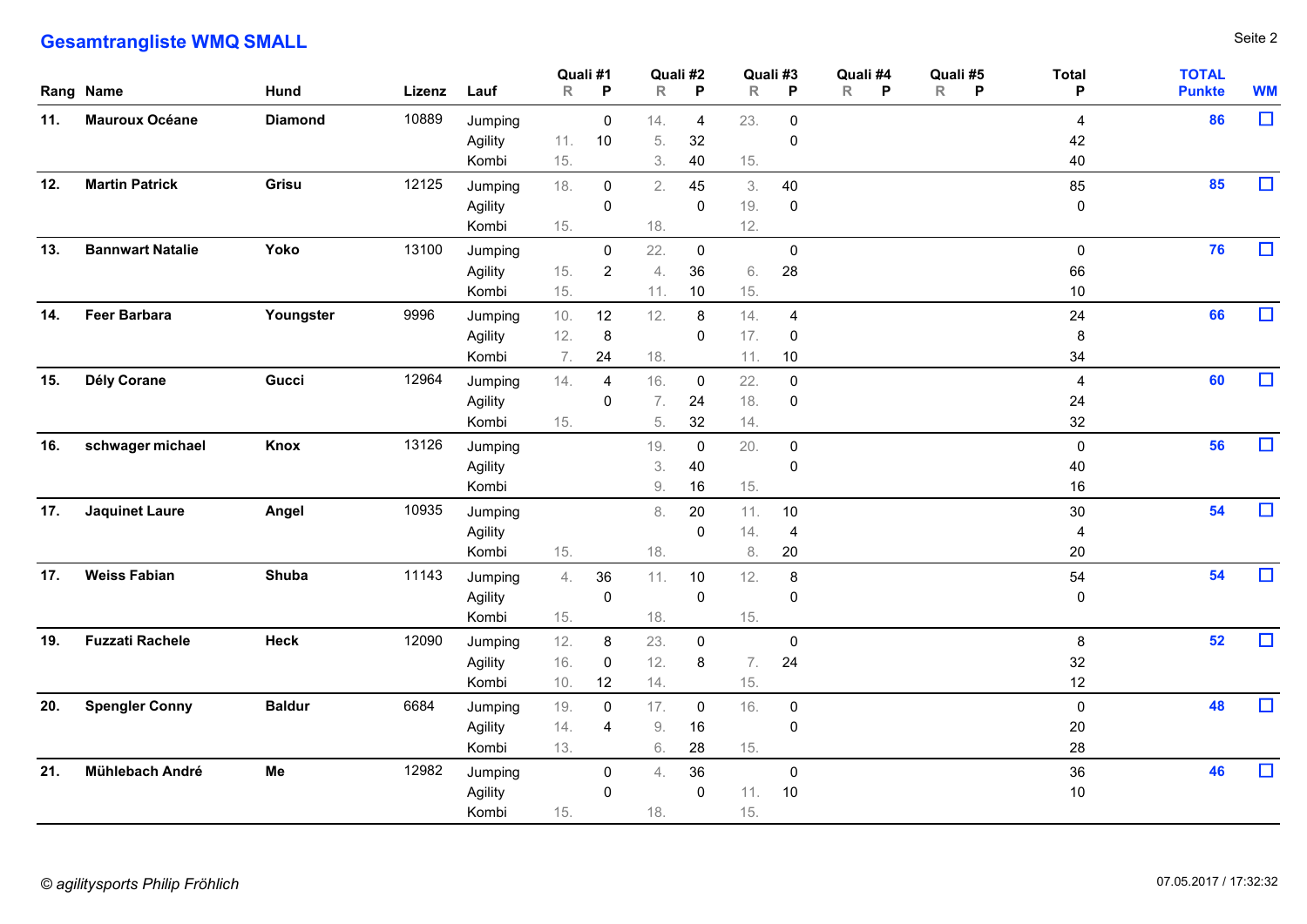## **Gesamtrangliste WMQ SMALL** Seite 3

|     | <b>Gesamtrangliste WMQ SMALL</b> |                            |       |                             |                   |                                |                         |                               |                   |                                    |                               |                     |                             |                               | Seite 3   |
|-----|----------------------------------|----------------------------|-------|-----------------------------|-------------------|--------------------------------|-------------------------|-------------------------------|-------------------|------------------------------------|-------------------------------|---------------------|-----------------------------|-------------------------------|-----------|
|     | Rang Name                        | Hund                       |       | Lizenz Lauf                 | Quali #1<br>R     | P                              | Quali #2<br>$\mathsf R$ | P                             | Quali #3<br>R     | $\mathsf{P}$                       | Quali #4<br>$\mathsf{R}$<br>P | Quali #5<br>$R$ $P$ | <b>Total</b><br>P           | <b>TOTAL</b><br><b>Punkte</b> | <b>WM</b> |
| 22. | <b>Ramseyer Michelle</b>         | <b>Blaze</b>               | 10655 | Jumping<br>Agility<br>Kombi | 6.<br>15.         | 28<br>$\mathbf 0$              | 25.<br>14.<br>17.       | $\mathbf 0$<br>$\overline{4}$ | 12.<br>15.        | $\overline{0}$<br>8                |                               |                     | 28<br>12                    | 40                            | $\Box$    |
| 23. | <b>Bertholet Viviane</b>         | Cachou                     | 10128 | Jumping<br>Agility<br>Kombi | 7.<br>15.         | 24<br>$\pmb{0}$                | 18.                     | $\mathbf 0$<br>$\mathbf 0$    | 10.<br>15.        | 12<br>$\pmb{0}$                    |                               |                     | 36<br>$\mathbf 0$           | 36                            | $\Box$    |
| 23. | Jeannerat Chantal                | <b>Haddock</b>             | 11855 | Jumping<br>Agility<br>Kombi | 15.               | $\mathbf 0$<br>$\pmb{0}$       | 18.                     | $\overline{0}$<br>$\mathbf 0$ | 4.<br>15.         | 36<br>$\overline{0}$               |                               |                     | 36<br>$\mathbf 0$           | 36                            | $\Box$    |
| 25. | <b>Beer Claudio</b>              | <b>Bly</b>                 | 9416  | Jumping<br>Agility<br>Kombi | 13.<br>17.<br>12. | 6<br>$\mathbf 0$               | 18.                     | $\mathbf 0$<br>0              | 17.<br>10.<br>10. | $\overline{0}$<br>12<br>12         |                               |                     | $6\phantom{.}6$<br>12<br>12 | 30                            | $\Box$    |
| 26. | <b>Feer Barbara</b>              | Fifty shades of<br>colours | 13188 | Jumping<br>Agility<br>Kombi | 9.<br>18.<br>11.  | 16<br>$\overline{0}$<br>10     | 21.<br>18.              | 0<br>$\mathbf 0$              | 21.<br>15.        | $\overline{0}$<br>$\boldsymbol{0}$ |                               |                     | 16<br>$\mathbf 0$<br>10     | 26                            | $\Box$    |
| 26. | Jeannerat Léonie                 | <b>Elfy</b>                | 10565 | Jumping<br>Agility<br>Kombi | 13.<br>15.        | $\mathbf 0$<br>$6\phantom{.}6$ | 18.                     | $\mathbf 0$<br>$\mathbf 0$    | 8.<br>15.         | $\mathbf 0$<br>20                  |                               |                     | $\mathbf 0$<br>26           | <b>26</b>                     | $\Box$    |
| 28. | <b>Gross Conny</b>               | Cooper                     | 11776 | Jumping<br>Agility<br>Kombi | 10.<br>15.        | $\overline{0}$<br>12           | 18.                     | $\overline{0}$<br>$\mathbf 0$ | $16.$<br>15.      | $\mathbf 0$<br>$\pmb{0}$           |                               |                     | $\mathbf 0$<br>$12$         | 12                            | $\Box$    |
| 28. | <b>Wilhelm Sigi</b>              | <b>Thies</b>               | 12724 | Jumping<br>Agility<br>Kombi | 15.               | $\mathbf 0$<br>$\mathbf 0$     | 10.<br>18.              | $\overline{0}$<br>12          | 15.               | $\overline{0}$<br>$\mathbf 0$      |                               |                     | $\overline{0}$<br>12        | 12                            | $\Box$    |
| 30. | <b>Bosshard Myriam</b>           | Simba                      | 11963 | Jumping<br>Agility<br>Kombi | 15.               | $\mathbf 0$<br>$\mathbf 0$     | 24.<br>15.<br>16.       | $\mathbf 0$<br>$\mathbf 0$    | 21.<br>15.        | $\mathbf 0$<br>$\boldsymbol{0}$    |                               |                     | $\mathbf 0$<br>$\mathbf 0$  | $\mathbf 0$                   | $\Box$    |
| 30. | <b>Cadalbert Giusep</b>          | Ronja                      | 12613 | Jumping<br>Agility<br>Kombi | 15.               | $\mathbf 0$<br>$\mathbf 0$     | 18.                     | $\mathbf 0$<br>0              | 19.<br>15.        | $\overline{0}$<br>$\overline{0}$   |                               |                     | $\mathbf 0$<br>$\mathbf 0$  | $\mathbf 0$                   | $\Box$    |
| 30. | <b>Cadalbert Giusep</b>          | Aaron                      | 12219 | Jumping<br>Agility<br>Kombi | 15.               | $\mathbf 0$<br>$\mathbf 0$     | 18.                     | $\mathbf 0$<br>0              | 15.               | $\mathbf 0$<br>$\overline{0}$      |                               |                     | $\mathbf 0$<br>$\pmb{0}$    | $\bullet$                     | $\Box$    |